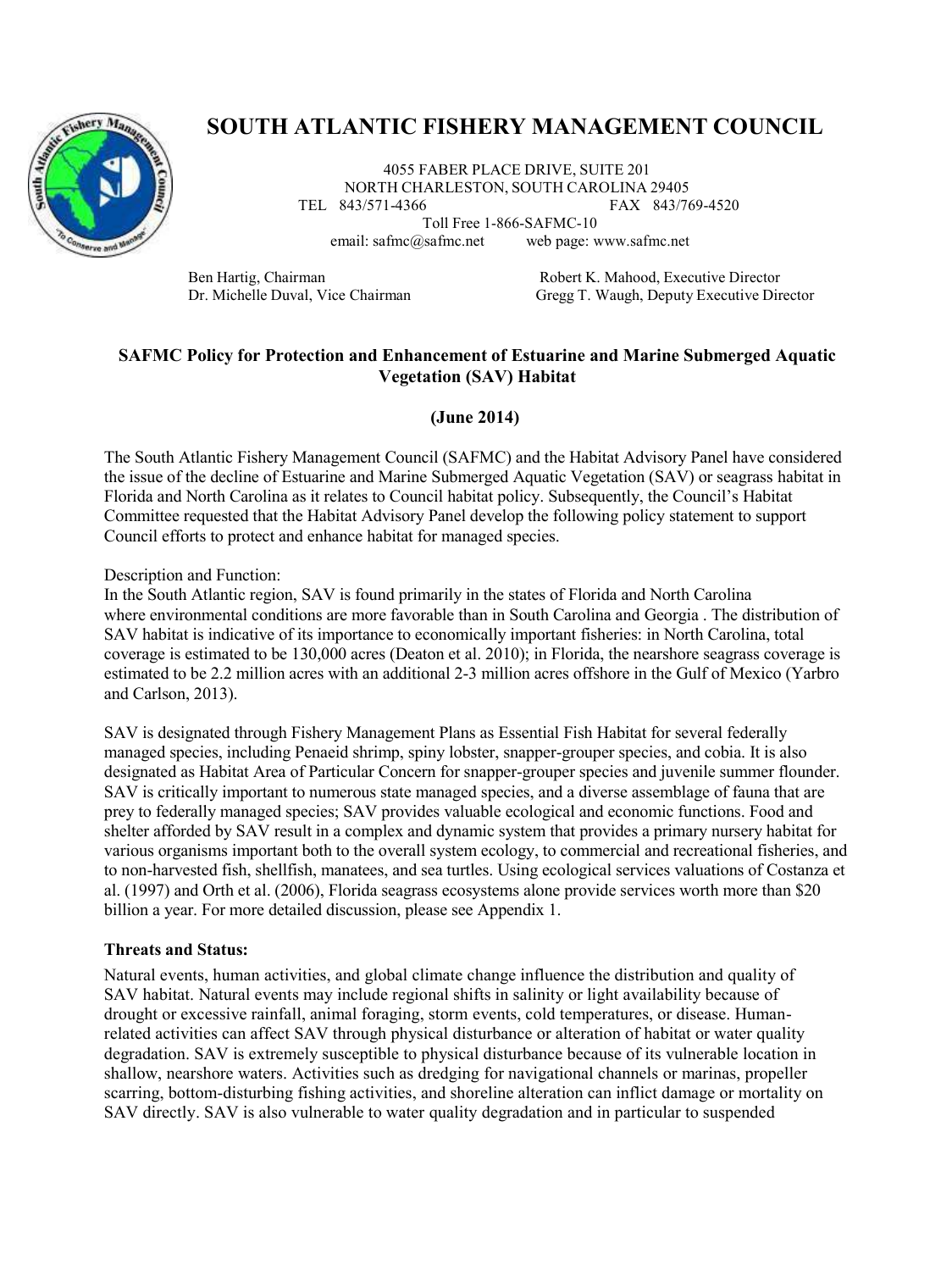sediment and eutrophication, due to its relatively high light requirements. Changing land use and increasing population threaten water quality in the coastal zone. The most recent syntheses of research describe a global crisis for SAV ecosystems (Orth et al. 2006; Waycott et al. 2009). Climate change and sea level rise could cause large-scale losses of SAV habitat due to rising water levels and temperatures, changing weather patterns, and a collapse of barrier islands. The major anthropogenic threats include:

- (1) light limitation due to
	- (a) increased particles and colored dissolved organic matter (CDOM) in runoff from land;
	- (b) increased phytoplankton in coastal waters due to elevated nutrient inputs from runoff;
	- (c) sediment resuspension from wind, wave, or boat action.
- (2) mechanical damage due to:
	- (a) propeller damage from boats;
	- (b) bottom-disturbing fish-harvesting techniques;
	- (c) dredging and filling.

SAV habitat in both Florida and North Carolina has experienced significant losses over the last 65 years. However, conservation measures taken by regional, state and federal agencies have slowed, and in some areas reversed, the decline. For example, in both North Carolina and Florida, progress has been made to map, monitor, and assess change in seagrass distribution so that appropriate management actions can be taken. In Florida, several National Estuary Programs have worked collaboratively with local governments and industry to reduce nutrient inputs, especially nitrogen, to estuarine and coastal waters. These efforts have resulted in significant increases in SAV acreage. Other advancements in seagrass protection and enhancement have been made, such as prop scar restoration, establishment of no motorized vessel zones around shallow grass beds, and implementation of more stringent stormwater runoff rules. The threats to this habitat and the potential for successful conservation measures highlight the need to continue to address the causes of SAV decline. Therefore, the SAFMC recommends immediate and direct action be taken to stem the loss of this essential habitat and to restore SAV beds where feasible. For more detailed discussion, please see Appendix 2.

## **SAV POLICY**

Because of the economic and ecological value of SAV ecosystems, the SAFMC considers it imperative to take directed and purposeful action to protect remaining habitat and to support actions to restore SAV in locations where they have occurred in the past. The SAFMC strongly recommends that a comprehensive adaptive management strategy be developed to address the decline in SAV habitat in the South Atlantic region, including the Indian River Lagoon which has suffered more than a 50% decline in SAV in since 2011 due to a large and persistent phytoplankton bloom. Furthermore, as a stepping stone to such a longterm protection strategy, the SAFMC recommends the adoption of a reliable status and trend survey methodology (mapping and monitoring) to verify the location, health, and coverage of SAV at sub-regional and/or local scales (e.g., Florida's Seagrass Integrated Monitoring and Mapping Program and/or Virginia Institute of Marine Sciences' annual mapping of Chesapeake Bay).

The SAFMC will encourage the South Atlantic states to assess the status and trends in SAV ecosystems and will consider establishing specific plans for protecting and revitalizing, where necessary, the SAV resources of the South Atlantic region. This action can be achieved by the following four integrated components:

#### **Monitoring and Research:**

Periodic mapping and monitoring of SAV in the region are required to determine how distribution has changed spatially over time, the progress toward the goal of a net resource gain, and what management actions are needed to reach established goals.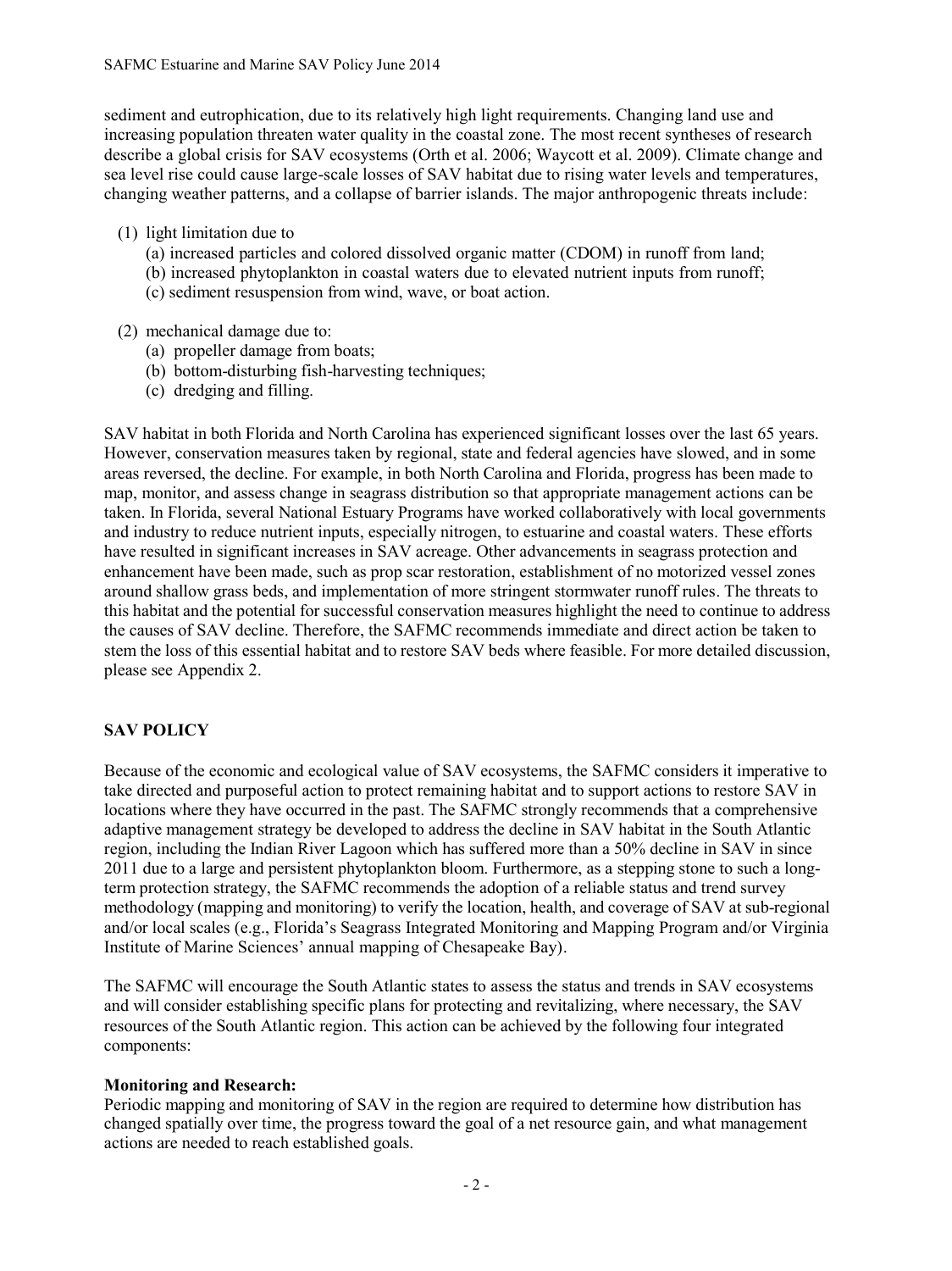The SAFMC supports efforts to:

- Develop and standardize imagery acquisition and resource mapping protocols, with regional modification as necessary to achieve effective results (Yarbro and Carlson 2013).
- Develop and maintain a Geographic Information System database for essential habitat including SAV and use that information for assessment of trends in SAV extent (e.g., SIMM or OBIS-SEAMAP).
- Evaluate water quality criteria needed to support SAV survival and growth and support policy making to manage quality and quantity of surface runoff.
- Research and document causes and effects of SAV losses, including cumulative impacts, watershed runoff, shoreline development, shading associated with pier and dock, development, invasive species, and extreme weather conditions (drought, tropical storms, algal blooms, etc).
- Encourage states to minimize impacts to SAV by developing design criteria for docks and piers which establish minimum height, maximum width and materials.
- Investigate effective restoration techniques, including ecological function and cost/benefit.
- Research potential effect of climate change on SAV habitat.

## **Planning:**

Establishing goals, objectives, and measures of success is essential to evaluate progress and to provide a framework to direct future actions. The SAFMC supports:

- Watershed planning which incorporates SAV as an integral part of a healthy ecological system and utilizes change in SAV distribution as an indicator of system health.
- The regulatory definition of SAV habitat as: shallow water habitat with appropriate sediment, depth, light penetration and wave energy, including areas without existing SAV.
- Comprehensive planning initiatives as well as interagency coordination, partnerships, and planning to protect SAV habitat and increase awareness.
- The establishment of standardized SAV survey protocols for reviewing coastal development permit applications. This action includes survey windows, survey methods, and in-water work windows.
- The Habitat Advisory Panel members in actively seeking to involve the SAFMC in the review of projects which will impact, directly or indirectly, SAV habitat resources.

# **Management:**

Based on assessment of monitoring data, research results and planning, management actions should be developed or modified as necessary to address primary issues affecting SAV habitat. Conservation and expansion of SAV habitat are critical to the maintenance of the living resources that depend on these systems. A number of federal and state laws and regulations apply to activities that eliminate or modify SAV habitat, either directly or indirectly (Appendix 3). However, state and federal regulatory processes have been uneven in their effectiveness to prevent or slow the loss of SAV acreage. While restoration results through repair of bottom topography and planting of SAV have improved, these efforts are extremely costly and unsustainable if the causes of SAV loss are not corrected (eg. Insufficient water clarity, continued prop scarring). Efforts to improve water clarity in areas where SAV was once abundant have resulted in the expansion and creation of SAV habitat on a much larger scale than is feasible through bottom recontouring and plantings alone. Declines in SAV acreage continue in a number of localities in the South Atlantic region (Yarbro and Carlson 2013) and it has often been difficult to implement effective resource management initiatives due to: the lack of adequate documentation of losses and specific cause/effect relationships, public resistance to additional coastal development regulations, and insufficient funding (for more detailed discussion, please see Appendix 3).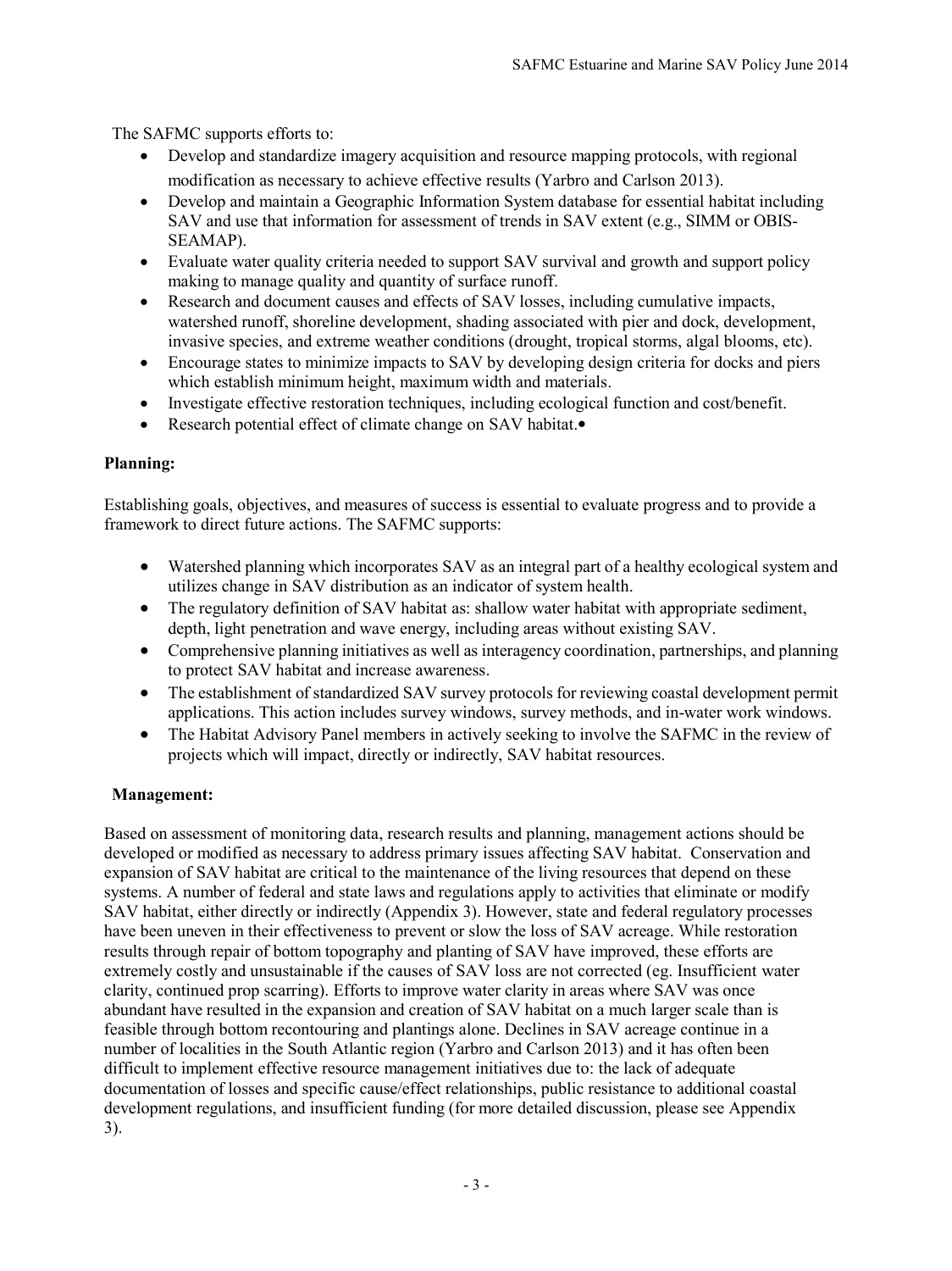## SAFMC supports:

- Review and modification of state and federal rules to ensure protection of SAV from impacts such as dredging, propeller scarring, marina and pier construction, and bottom-disturbing fishing activity.
- Review of state water quality standards and rules to determine if changes are needed to protect and enhance SAV.
- Development of SAV restoration guidelines for both high and low salinity SAV to accelerate successful, cost-effective SAV restoration.

## **Education and Enforcement:**

Educating and engaging the public on the value of SAV habitat will aid in the protection of existing SAV habitat and garnish support for additional management measures that may be needed. Enforcing existing regulations to sustain SAV health minimizes the need for additional regulatory actions.

SAFMC supports:

- Design of education programs to heighten the public's awareness of the importance of SAV. An informed public will provide a firm foundation of support for protection and restoration efforts.
- Review of existing regulations and enforcement to determine their effectiveness.
- Coordination with state resource and regulatory agencies to ensure that existing regulations are being enforced.
- Development of economic analyses on the economic benefits of protecting and enhancing SAV habitat.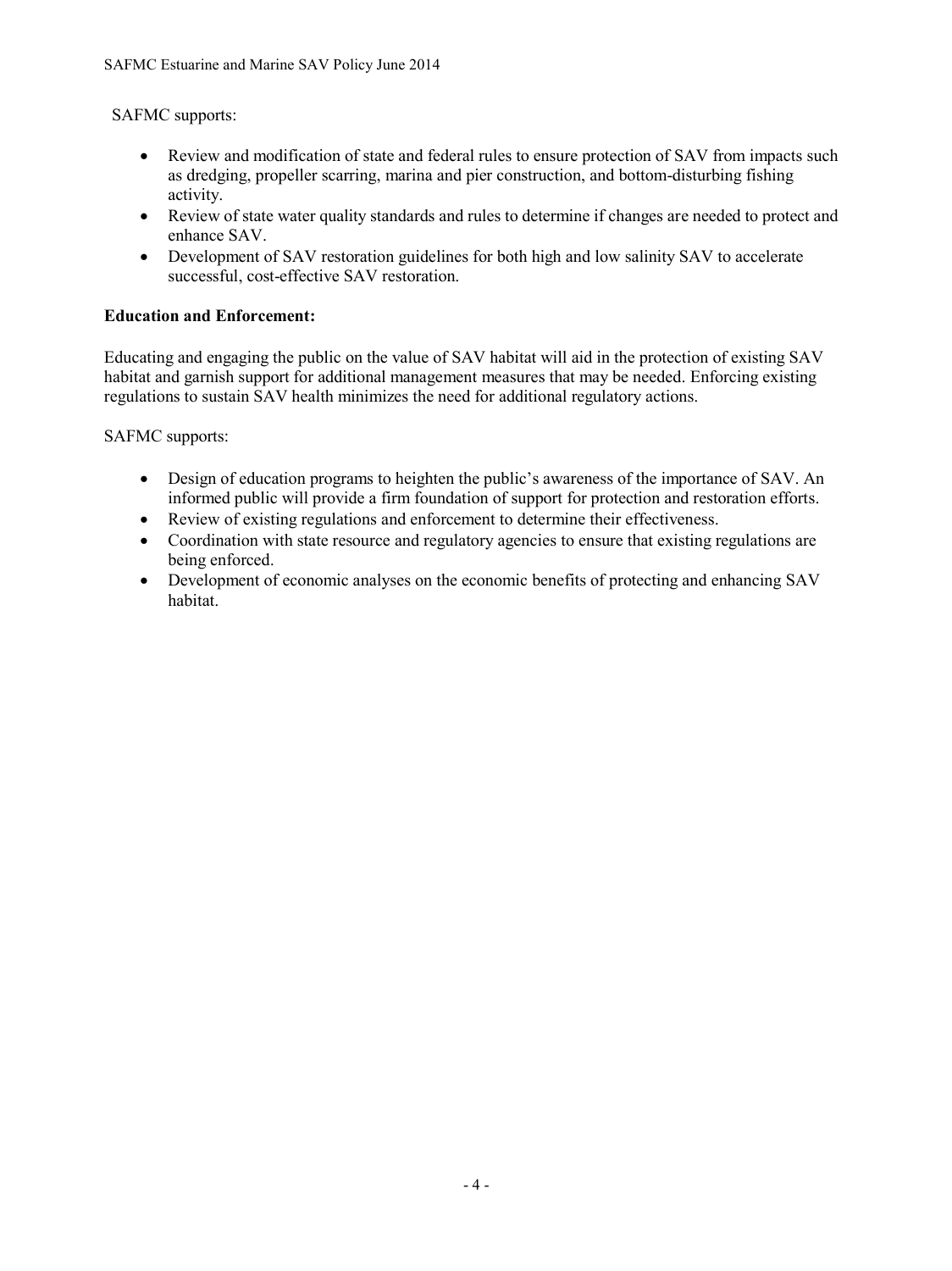#### **ECOSYSTEM SERVICES**

Worldwide, submerged aquatic vegetation (SAV) constitutes a common shallow-water habitat type. These angiosperms have successfully colonized standing and flowing fresh, brackish, and marine waters in all climatic zones, and most are rooted in the sediment. Estuarine and marine SAV beds, or seagrasses, occur in the low intertidal and subtidal zones and may exhibit a wide range of habitat forms, from extensive collections of isolated patches to unbroken continuous beds. The bed is defined by the presence of either aboveground vegetation, its associated root and rhizome system (with living meristem), or the presence of a seed bank in the sediments, as well as the sediment upon which the plant grows or in which the seed back resides. In the case of patch beds, the unvegetated sediment among the patches is considered SAV habitat as well.

There are seven species of marine SAV or seagrass in Florida's shallow coastal areas: turtle grass (*Thalassia testudium*); manatee grass (*Syringodium filiforme*); shoal grass (*Halodule wrightii*); widgeon grass (*Ruppia maritima*); star grass (*Halophila engelmannii*); paddle grass (*Halophila decipiens*); and Johnson's seagrass (*Halophila johnsonii*) (See distribution maps in Appendix 4). *H. johnsonii* is listed by the National Marine Fisheries Service as a threatened plant species. Areas of seagrass concentration along Florida's east coast begin south of Daytona Beach and include Mosquito Lagoon, Banana River, Indian River Lagoon, Lake Worth and Biscayne Bay. In 2010, seagrasses in these estuaries covered about 241,000 acres; an additional 159,000 acres of seagrass occur on the Atlantic side of Key Biscayne (Yarbro and Carlson 2013). Florida Bay, located between the Florida Keys and the Everglades, also has an abundance of seagrasses (145,000 acres), and seagrasses in the Florida Keys National Marine Sanctuary, west and south of the Florida Keys, comprise 856,000 acres. Large-scale losses (47,000 acres) of seagrasses have occurred in the Banana River since 2011. Seagrass acreage in the Southern Indian River Lagoon, Florida Bay and Biscayne Bay are likely stable, but trends in acreage of beds on the ocean side of south Florida are unclear because current estimates date to 1992.

#### The three dominant SAV species found in North Carolina are shoalgrass (*Halodule wrightii*), eelgrass (*Zostera marina*), and widgeon grass (*Ruppia maritima*). Shoalgrass, a subtropical species, has its

northernmost distribution at Oregon Inlet, North Carolina. Eelgrass, a temperate species, has its southernmost distribution in North Carolina. Areas of seagrass concentration in North Carolina are in southern and eastern Pamlico Sound, Core Sound, Back Sound, Bogue Sound and the numerous small southern sounds located behind the beaches in Onslow, Pender, Brunswick, and New Hanover Counties (See distribution maps in Appendix 4).

In addition meso- and oligohaline SAV species occur in shallow waters along the western shoreline of Pamlico Sound and the Neuse and Pamlico river tributaries. Widgeon grass is the dominant species in western Pamlico Sound due to its large tolerance to fluctuating salinity and water clarity conditions. In river tributaries, horned pondweed (*Zannichellia palustris*) is often the first species to emerge in the spring, and is replaced by widgeon grass or other species as water temperatures increase (NCDWQ 2007). Other species that occur in western Pamlico Sound and its tributaries include eelgrass, shoal grass, wild celery (*Vallsineria americana*), redhead pondweed (*Potamogeton perfoliatus*), and southern naiad (*Najas guadalupensis*). Many of the tributaries and shallow waters supporting lower salinity grass species are important nursery grounds for Penaeid shrimp, are designated Primary or Secondary Nursery Areas, and thus, are Essential Fish Habitat.

Marine SAV serve several valuable ecological functions in the marine estuarine systems where they occur. Food and shelter afforded by seagrasses result in a complex and dynamic system that provides a primary nursery habitat for various organisms that are important both ecologically and to commercial and recreational fisheries. Organic matter produced by seagrasses is transferred to secondary consumers through three pathways: herbivores that consume living plant matter; detritivores that exploit dead matter; and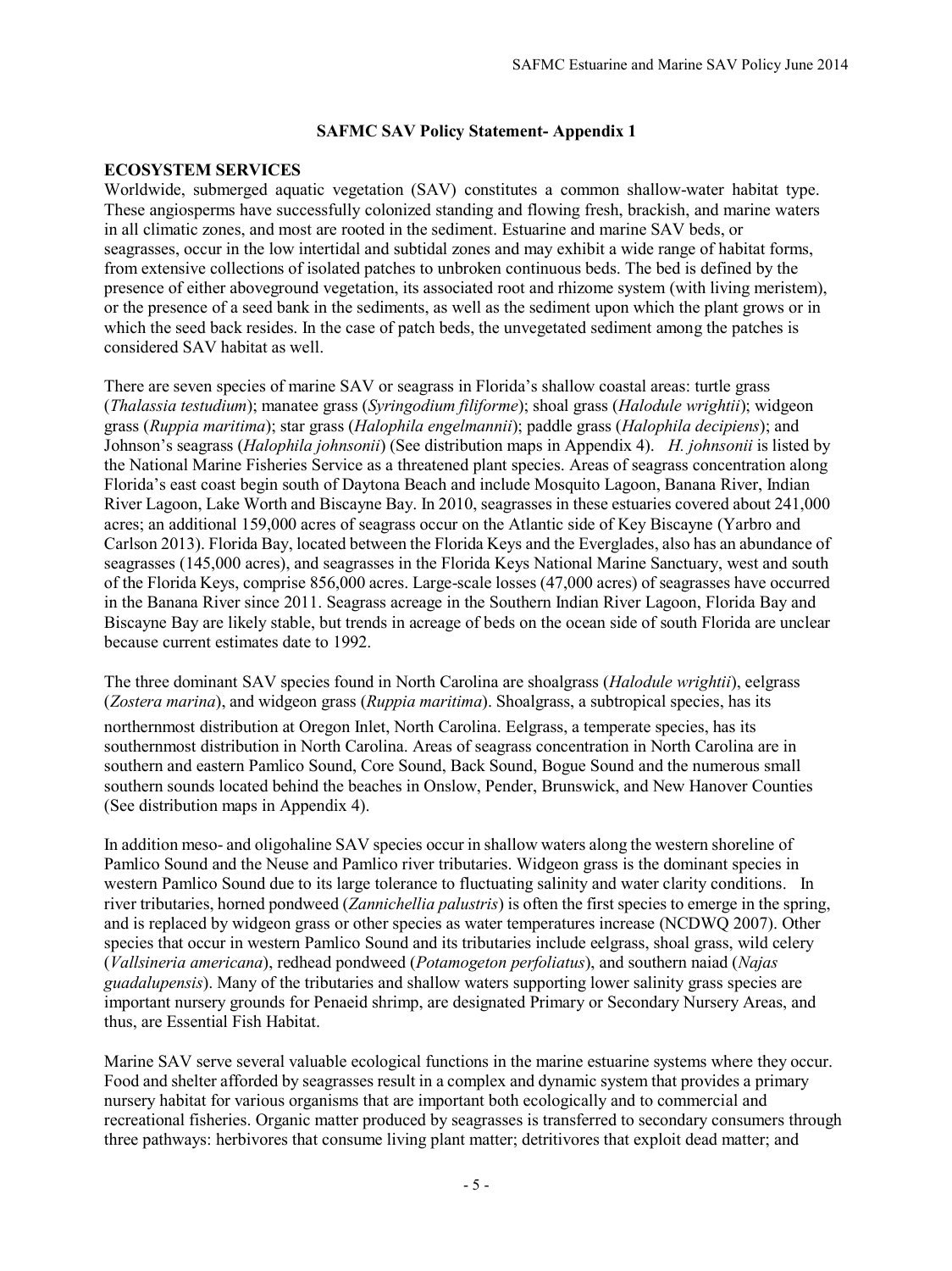microorganisms that use seagrass-derived particulate and dissolved organic compounds. The living leaves of these submerged plants also provide a substrate for the attachment of detritus and epiphytic organisms, including bacteria, fungi, meiofauna, micro- and macroalgae, and macroinvertebrates. Within the seagrass system, phytoplankton are present in the water column, and macroalgae and microalgae are associated with the sediment. No less important is the protection afforded by the variety of living spaces in the tangled leaf canopy of the grass bed itself, and this is especially critical to the juvenile stages of many important fish. The structure of the beds can also provide a refuge from acoustic stressors in the adjoining water column, including dolphin whistles and boat noise (Wilson et al. 2013). In addition to biological benefits, seagrasses also cycle nutrients and heavy metals in the water and sediments, and dissipate wave energy (which reduces shoreline erosion and sediment resuspension).

Fish may associate with seagrass beds in several ways. Resident species typically breed and carry out much of their life history within the meadow (e.g., gobiids and syngnathids). Seasonal residents typically breed elsewhere, but predictably utilize seagrasses during a portion of their life cycle, most often as a juvenile nursery ground (e.g., sparids and lutjanids). Transient species can be categorized as those that feed or otherwise utilize seagrasses only for a portion of their daily activity, but in a systematic or predictable manner (e.g., haemulids).

In Florida, many economically important species utilize seagrass beds as nursery and/or spawning habitat: spotted seatrout (*Cynoscion nebulosus*), grunts (Heaemulids), snook (*Centropomus* spp.), bonefish (*Albulu vulpes*), tarpon (*Megalops atlanticus*) and several species of snapper (Lutianids) and grouper (Serranids). Densities of invertebrate organisms are many times greater in seagrass beds than in bare sand habitat. Penaeid shrimp, spiny lobster (*Panulirus argus*), bay scallops (*Argopecten irradians*), green sea turtles (*Chelonia mydas*) and manatees also depend on seagrass beds.

In North Carolina, 40 species of fish and invertebrates have been captured in seagrass beds. Larval and juvenile fish and shellfish including gray trout (*Cynoscion regalis*), red drum (*Sciaenops ocellatus*), spotted seatrout (*Cynoscion nebulosus*), mullet (*Mugil cephalus*), spot (*Leiostomus xanthurus*), pinfish (*Orthopristis chrysoptera*), gag (*Mycteroperca microlepis*), white grunt (*Haemulon plumieri*), silver perch (*Bairdiella chrysoura*), summer flounder (*Paralichthys dentatus*), southern flounder (*P. lethostigma*), blue crabs (*Callinectes sapidus*), hard shell clams (*Mercenaria mercenaria*), and bay scallops (*Argopecten irradains*) utilize seagrass beds as nursery areas. Seagrasses are the sole nursery ground for

bay scallops in North Carolina. Seagrass meadows are also frequented by adult spot, spotted seatrout, bluefish (*Pomatomus saltatrix*), menhaden (*Brevortia tyrannus*), summer and southern flounder, pink and brown shrimp, hard shell clams, and blue crabs. Offshore reef fishes, including black sea bass (*Centropristis striata*), gag (*Mycteroperca microlepis*), gray snapper (*Lutianus griseus*), lane snapper (*Lutjanus synagris*), mutton snapper (*Lutianus annalis*), and spottail pinfish (*Displodus holbrooki*), also spend a portion of their life cycles in seagrass beds. Ospreys, egrets, herons, gulls and terns feed on fauna in seagrass beds, while swans, geese, and ducks feed directly on SAV itself. Green sea turtles (*Chelonia mydas*) also utilize seagrass beds, and juveniles may feed directly on the seagrasses.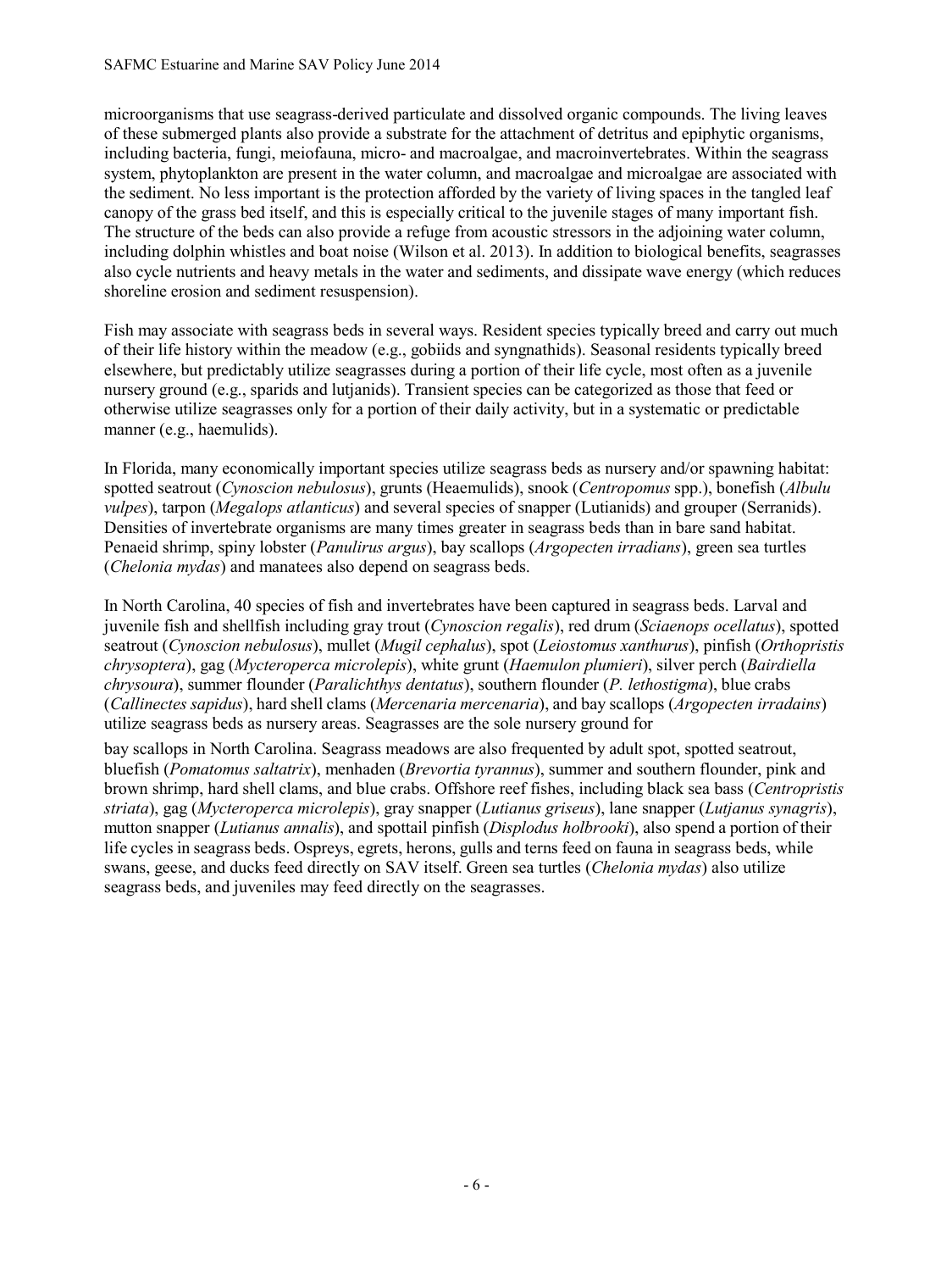## **STATUS**

SAV habitat is a valuable natural resource which is now threatened by overpopulation in coastal areas and nearby watersheds. Worldwide, SAV has declined in area since the mid-twentieth century, and light limitation is the primary factor limiting SAV distribution (Orth et al. 2006; Waycott et al. 2009). Several processes contribute to decreases in water clarity in estuarine and coastal regions; heightened nutrient inputs from coastal watersheds (due to development) fuel the growth of phytoplankton, which in turn reduce light available to benthic vegetation. Higher nutrient levels may also increase the biomass of epiphytes on SAV blades, reducing the light available for photosynthesis. Groundwater enriched by septic systems also may infiltrate the sediments, water column, and near-shore SAV beds with the same effect. Increases in the turbidity of overlying waters, resulting from sediment in runoff, dredging, channelization, boat traffic, and resuspension of bottom sediments, also may reduce the amount of light available to SAV. Changes in the timing and volume of river runoff due to climate change may also result in reduced light availability to coastal SAV. For example, increased and prolonged runoff from highly polluted/colored rivers, especially during spring and summer, appear to reduce light levels in Florida's Indian River Lagoon and jeopardize the survival of SAV. With excessive water column productivity, lowered dissolved oxygen concentrations may result and are detrimental to invertebrate and vertebrate grazers. Loss of these grazers may result in overgrowth by epiphytes and loss of food for predators. SAV losses resulting from reduced light availability can be more subtle and are often difficult to assess in the short term (months).

Although not caused by humans, disease ("wasting disease" of eelgrass in North Carolina) has historically impacted SAV beds. Activities that directly damage SAV beds, such as dredging and filling, bottomdisturbing fishing gear, propeller scarring and boat wakes are readily observed and are subject to regulations (See Appendix 3). Other indirect causes of SAV loss or change in SAV species may be ascribed to changing hydrology which may in turn affect salinity levels and circulation; reduction in flushing can cause an increase in salinity and the ambient temperature of a water body, stressing plants and ultimately changing the dominant SAV to more salt-tolerant species. Increases in flushing can mean decreased salinity, with possible species changes, and increased turbidity and near-bottom mechanical stresses which damage or uproot plants.

Large areas of Florida where SAV was once abundant have experienced significant losses since the midtwentieth century. In some areas, SAV occurs at a fraction of historical areas. One of these depleted areas is Lake Worth in Palm Beach County where dredge and fill activities, sewage disposal, and stormwater runoff have almost eliminated this resource. Historically, North Biscayne Bay lost most of its SAV from urbanization and small losses continue. The Indian River Lagoon lost many SAV beds due to stormwater runoff directly and indirectly (via phytoplankton blooms) from reduced water clarity. Recent gains in the Northern Indian River Lagoon, due to concerted efforts to reduce nutrient and particle inputs, improved SAV acreage and brought a few locations close to historical levels; however, 47,000 acres of seagrass have recently disappeared due to a massive and recurring phytoplankton bloom. Many seagrass beds in Florida have been scarred from boat propellers disrupting the physical integrity of the beds. Florida's assessment of dredging/propeller scar damage indicates that Dade, Lee, Monroe, and Pinellas Counties have the most heavily damaged seagrass beds. Vessel registrations, both commercial and recreational, tripled from 1970-71 (235, 293) to 1992-93 (715,516). More people are engaged in marine activities, which affects the limited resources of fisheries and benthic communities.

In North Carolina, distribution and abundance of SAV vary seasonally and inter-annually. Growing seasons vary by species with peak abundance of high salinity species between April and October, and low salinity species between May and June. In North Carolina, total SAV coverage is conservatively estimated at 130,000 acres. This figure is based on an interagency coastwide mapping effort from 2006-2008 that identified 130,000 acres of seagrass. However, field groundtruthing verified that the delineation based on aerial imagery underestimated SAV occurrence in the meso- and oligohaline estuaries due to lower water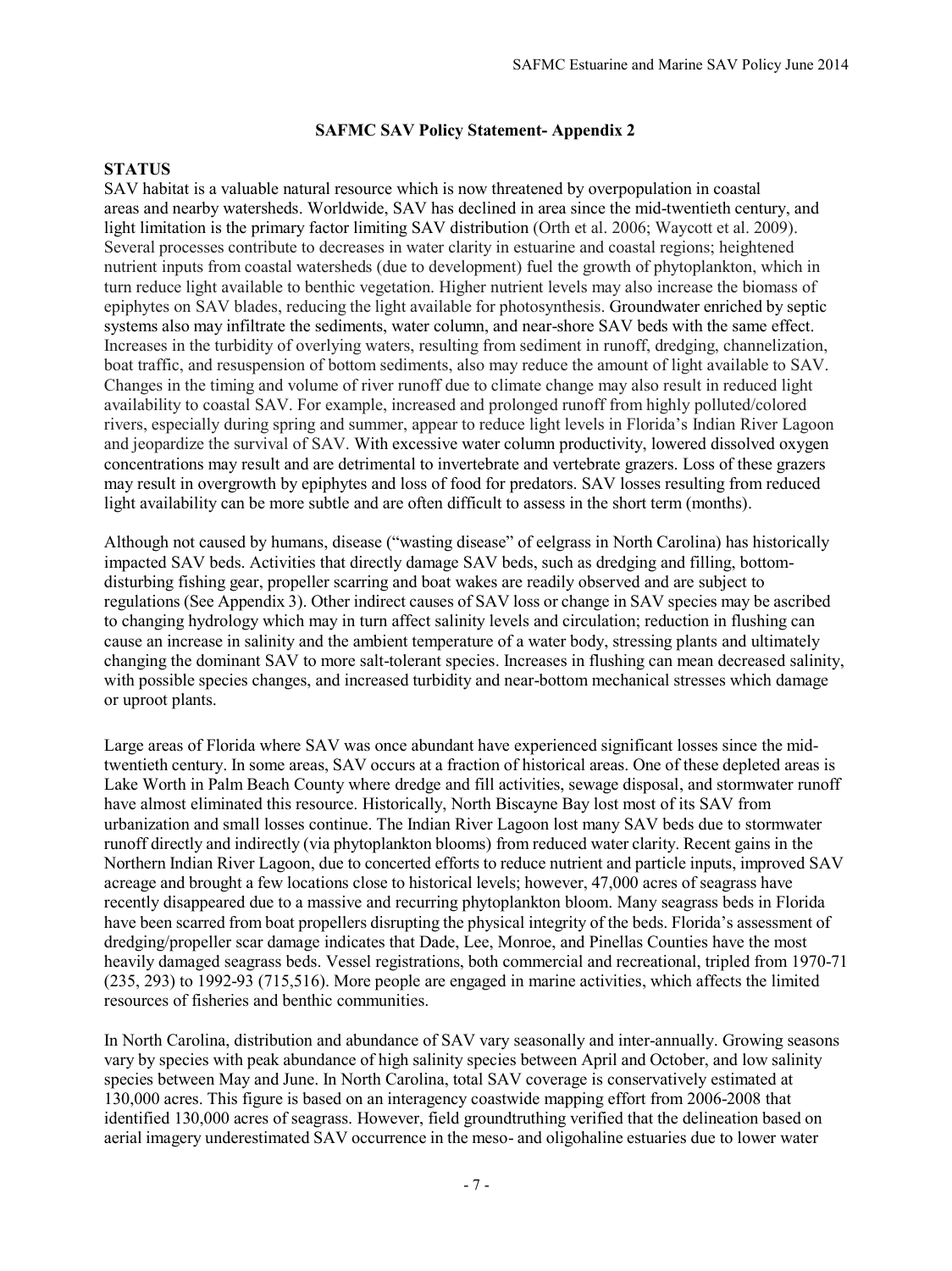clarity. However that mapping provided a baseline for future mapping events so that trends can be determined. Prior to that, SAV had not been remapped in comparable methodology to evaluate trends. NC Division of Marine Fisheries (NCDMF) now maintains an inventory of SAV mapping on the coast and the SAV Partnership, an interagency group of federal, state, and NGO representatives with interest in managing SAV, developed a monitoring plan that includes repeat mapping on 5 year cycles, staggered regionally. In 2012-2013, most of the marine SAV in high salinity waters were remapped (Currituck, eastern Pamlico, Core, and Bogue sounds) and the results are pending.

While quantified trends are not available, anecdotal information from resource agency staff on long term trends is available for some regions. Compared to North Carolina's low-moderate salinity SAV community, the high salinity seagrasses appear relatively stable. Mapping results of core areas of seagrass, such as behind the Outer Banks in Pamlico Sound and Core Sound, indicate there has not been a large change in coverage since the 1980s (D. Field/NOAA, pers. com, 2010). However, seagrass in Bogue Sound appears to have become less dense and patchier. In areas where SAV occurs to a lesser extent (Albemarle Sound, Neuse and Pamlico rivers, and waters south of Bogue Sound) SAV was reported to be more abundant in the 1970s, declined in the 1980s, and has been increasing since the early 2000s. These latter areas are located in closer proximity to riverine discharge and stormwater runoff. Under conditions of low rainfall and runoff, such as during droughts, improved water clarity and higher and less fluctuating salinity could be allowing expansion of distribution in these waters with less optimal water clarity conditions (Deaton et al. 2010). It is unclear how much influence sediment and nutrient loading from stormwater runoff or wastewater treatment effluent has on these fluctuations. In addition to weather related changes, seagrass habitat continues to be impacted by individually small, but cumulative, coastal development activities, such as dredging for navigational channels, marinas, and docks. Impacts from private projects are often reduced, but not always avoided. Several past and proposed North Carolina Department of Transportation projects related to ferry channels or bridges have impacted or will impact much larger areas of seagrass. Projects with a public benefit are allowed to have unavoidable SAV impacts, but mitigation is required. Bottom disturbing fishing activities, such as mechanical clam harvest, crab dredging, or shrimp trawling can damage SAV. A recommendation of the NC Coastal Habitat Protection Plan (CHPP) requires that habitat be protected from fishing gear damage through modifications to fishing boundaries and improved enforcement. The Division of Marine Fisheries, through the Fishery Management Plan process and rule changes, has moved shrimp trawling and oyster dredging boundaries to avoid impacting SAV.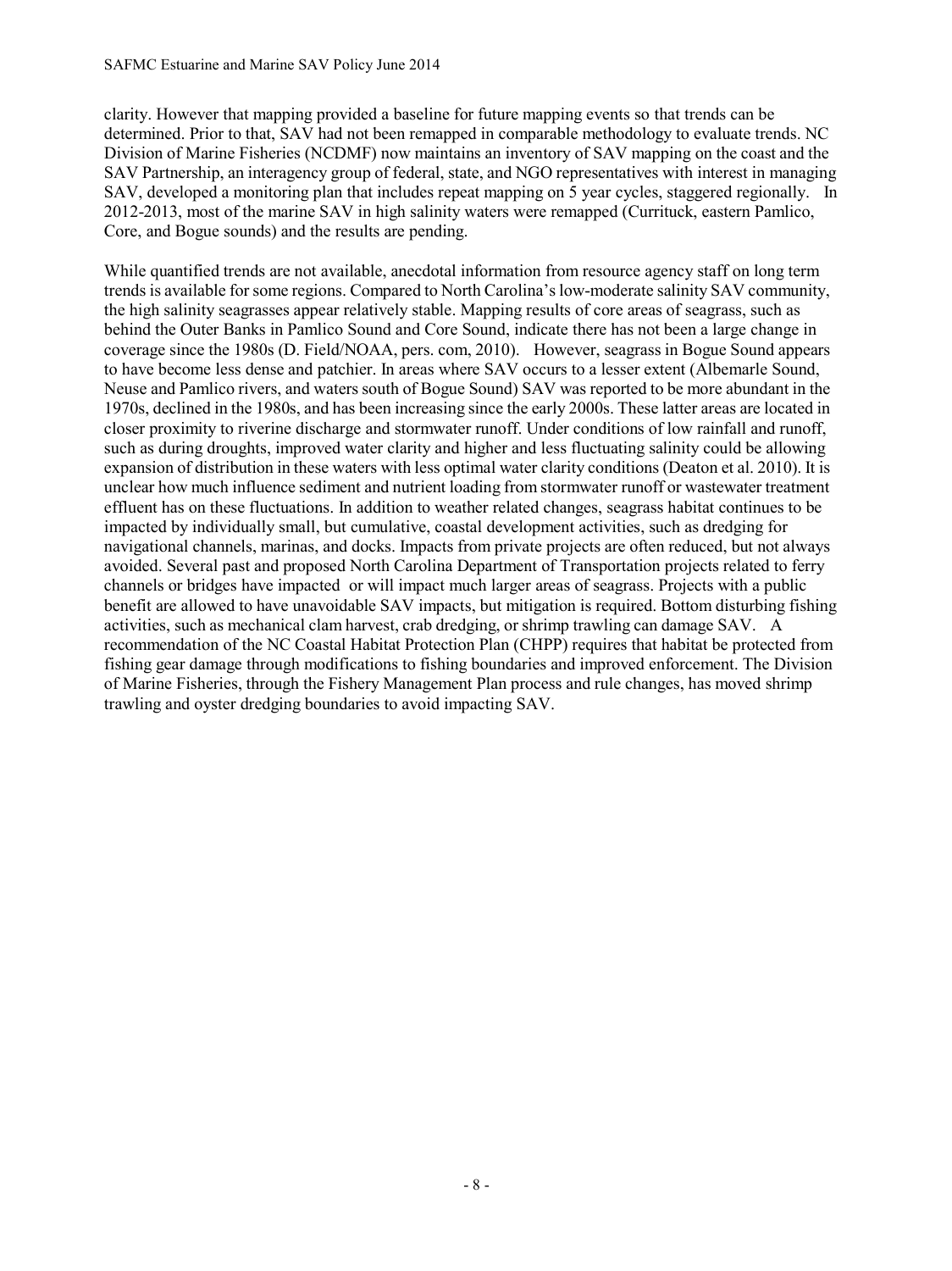#### **PAST MANAGEMENT EFFORTS**

Conservation of existing SAV habitat is critical to the maintenance of the organisms depending on these systems. A number of federal and state laws require permits for modification and/or development in SAVbearing waters. These include Section 10 of the Rivers and Harbors Act (1899), Section 404 of the Clean Water Act (1977), and the states' coastal area management programs. Section 404 prohibits deposition of dredged or fill material in waters of the United States without a permit from the U.S. Army Corps of Engineers. The Fish and Wildlife Coordination Act gives federal and state resource agencies the authority to review and comment on permits, while the National Environmental Policy Act requires the development and review of Environmental Impact Statements. In addition to federal guidelines, states haverules related to development activities and SAV (Table 1). The Magnuson-Stevens Fisheries Conservation and Management Act was amended to require that each fishery management plan include a habitat section. The SAFMC's habitat subcommittee may comment on permit requests submitted to the Corps of Engineers when the proposed activity relates to habitat essential to managed species. State and federal regulatory processes have accomplished little to slow the decline of SAV habitat. Many of the impacts, especially those affecting water clarity, cannot be easily controlled by the regulations as enforced. For example, water quality standards are written so as to allow a specified deviation from background concentration; in this manner, standards allow a certain amount of degradation. An example of this is Florida's Class III water transparency standard, which defines the compensation depth to be where 1% of the incident light remains. The compensation depth for SAV is in well in excess of 10% and for some species is between 20 and 25%. The standard allows a deviation of 10% in the compensation depth which translates into 0.9% incident light or an order of magnitude less than what the plants require. Large-scale, direct mitigative measures to restore or enhance impacted areas have met with little success. Management of nutrient loads, especially nitrogen, from surface and ground waters is essential to restore the water clarity necessary to support SAV ecosystems. Where efforts have been successful, it has resulted from collaborative partnerships among industry, local and regional governments, and National Estuary Programs. Some of the approaches to minimize propeller scar damage to SAV beds include: education, improved channel marking, restricted access zones (complete closure to combustion engines, pole or troll areas), and improved enforcement. When SAV restoration and mitigation are undertaken, the SAFMC understands the need for extended monitoring, not only to determine success from plant's standpoint but also to assess the recovery of faunal populations and the functional attributes of the ecosystem as a whole. The SAFMC also encourages

long-term trend analysis of SAV distribution and abundance, using appropriate protocols and Geographic Information System approaches, to inform management and permitting decisions.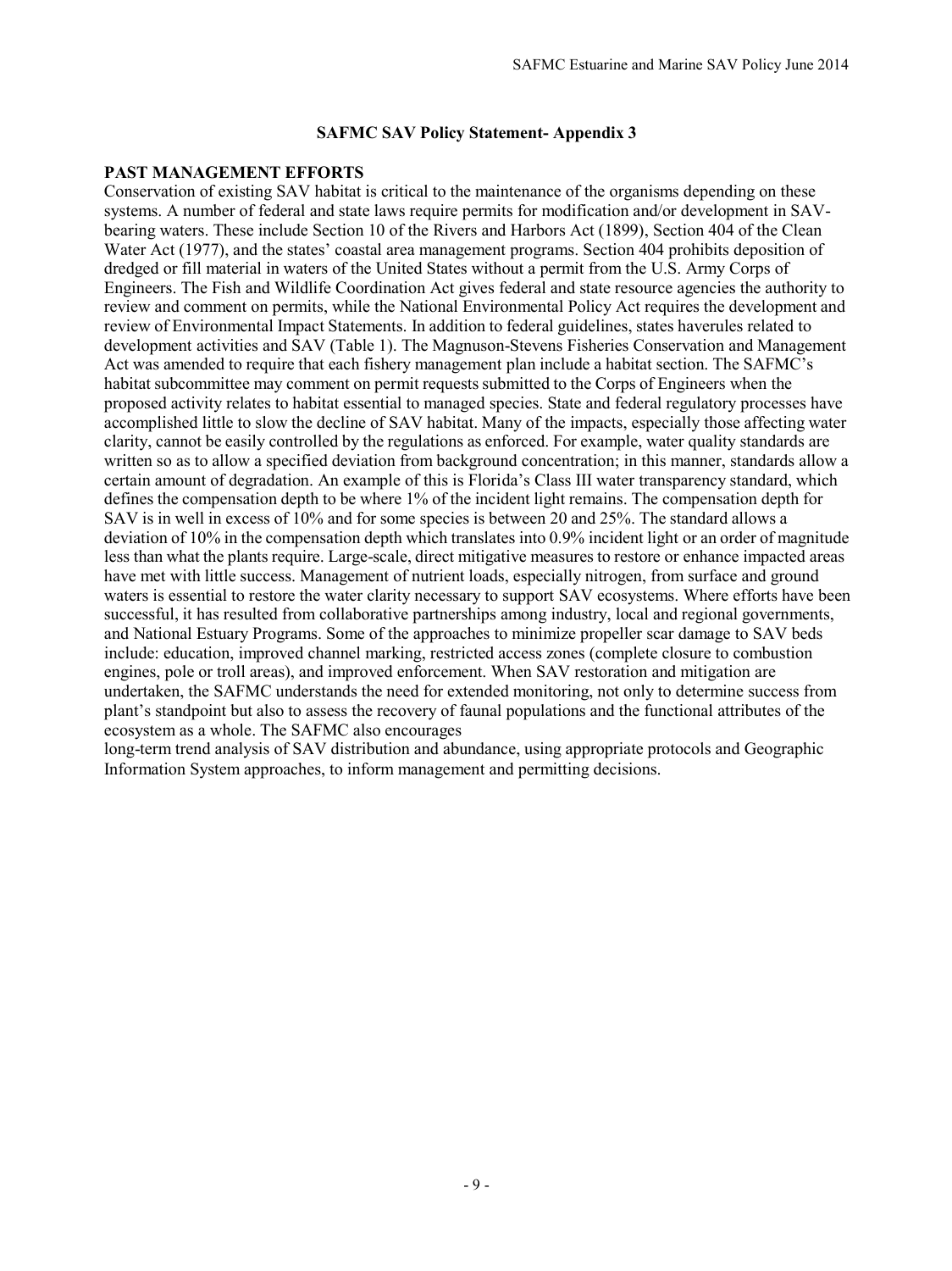Table 1. Summary of guidelines for SAV protection used by the federal regulatory and commenting agencies, as well as the state agencies of Maryland and Virginia (Source: Orth et al. 2002; NC Department of Environment and Natural Resources; Fl Department of Environmental Protection)

| <b>Categories</b>                                          | <b>North Carolina</b>                                                                                                     | Florida                                                                                                                                                                                                                                                                                                                                                                                                                     | Maryland                                                                              | Virginia                                                                 | <b>US Army Corps of Engineers</b><br>(Baltimore District)                                                                                                         | <b>US Environmental</b><br><b>Protection Agency</b>                                   | US Fish and Wildlife<br><b>Service</b>                                                                       | National Marine Fisheries<br><b>Service</b>                                                             |
|------------------------------------------------------------|---------------------------------------------------------------------------------------------------------------------------|-----------------------------------------------------------------------------------------------------------------------------------------------------------------------------------------------------------------------------------------------------------------------------------------------------------------------------------------------------------------------------------------------------------------------------|---------------------------------------------------------------------------------------|--------------------------------------------------------------------------|-------------------------------------------------------------------------------------------------------------------------------------------------------------------|---------------------------------------------------------------------------------------|--------------------------------------------------------------------------------------------------------------|---------------------------------------------------------------------------------------------------------|
| Dredging of<br>new channels                                | Allowed if no<br>significant adverse<br>impact to SAV, PNAs,<br>oyster beds, wetlands.<br>Can seek variance.              | Regulatory - allowed<br>after impacts are avoided<br>and minimized, and<br>appropriate<br>compensatory mitigation<br>is provided for any<br>remaining impacts that<br>cannot be avoided or<br>minimized. Proprietary -<br>allowed if not contrary to<br>public interest and<br>appropriate<br>compensatory mitigation<br>is provided.                                                                                       | Not allowed in<br>water $\leq$ 3 ft. at<br>MLW.                                       | Limit channels to<br>minimum<br>dimensions<br>necessary; avoid<br>SAV.   | Not allowed in waters $\leq 2$ ft. MLW in<br>main channel. $\leq 1.5$ ft. MLW in<br>spurs; presence of SAV overrides<br>these parameters                          | Generally, no new<br>dredging except in<br>historic channels.                         | Avoid shallow water habitats;<br>not recommended in areas<br>without piers & historical<br>deepwater access. | Not recommended within<br>existing SAV beds or adjacent<br>shallows with potential for bed<br>expansion |
| Dredging in<br>SAV beds                                    | No new dredging in<br>SAV allowed, Can<br>seek variance.<br>Maintenance dredging<br>is allowed.                           | Regulatory - allowed<br>after impacts are avoided<br>and minimized, and<br>appropriate<br>compensatory mitigation<br>is provided for any<br>remaining impacts that<br>cannot be avoided or<br>minimized. Proprietary -<br>shall not be approved<br>unless there is no<br>reasonable alternative,<br>project is not contrary to<br>public interest and<br>appropriate<br>compensatory mitigation<br>is provided for impacts. | Allowed in areas<br>where there were<br>historic channels                             | Usually not<br>allowed.                                                  | Prohibited upstream of 1.5-2 ft.<br>contour and in existing beds (see text)<br>for exceptions); channel dimensions<br>may be restricted where slumping<br>occurs. | Allowed in channels<br>or historic channels<br>only; not<br>recommended<br>otherwise. | Not recommended.                                                                                             | Not recommended.                                                                                        |
| Timing<br>restrictions on<br>dredging                      | Dredging moratoriums<br>requested by resource<br>agencies.                                                                | Dredging restrictions<br>required by resource<br>commenting agencies<br>(e.g., presence of listed<br>species).                                                                                                                                                                                                                                                                                                              | Prohibited<br>within 500 yards<br>of SAV beds.<br>April 15-<br>October 15.            | Restrictions may<br>be placed if in<br>proximity to living<br>resources. | April 1- June 30; April 15-October 15<br>(species with two growing seasons).                                                                                      | March 31-June 15.                                                                     | March-June                                                                                                   | Species-dependent;<br>April-October 15 for most<br>species; April 1 - June 30 for<br>horned pondweed.   |
| Dredging in<br>areas that<br>historically<br>supported SAV | Not allowed if SAV<br>habitat. DMF defines<br>that to include areas<br>documented to have<br>SAV within past 10<br>vears. | Considered during the<br>application review<br>process.                                                                                                                                                                                                                                                                                                                                                                     | Not<br>recommended<br>where SAV<br>occurred during<br>the previous<br>growing season. | Considered during<br>the application<br>review process.                  | Depends on depths and why SAV<br>disappeared. Check soils.                                                                                                        | Not recommended                                                                       | Not recommended                                                                                              | Not recommended where SAV<br>has been documented during<br>the past 2-3 growing seasons.                |
| Dredging near<br><b>SAV</b><br>beds/buffer<br>zones        | Reviewing agencies<br>would consider on case<br>by case basis.                                                            | Considered during the<br>application review<br>process. Addressed as<br>part of the Secondary<br>Impact Analysis.                                                                                                                                                                                                                                                                                                           | See timing<br>restrictions on<br>dredging above.                                      | Considered during<br>the application<br>review process.                  | 3 ft. buffer/1 ft. dredged below<br>existing bottom; 15 ft. buffer from<br>MHW & for SAV w. dense tuber<br>mats.                                                  | $3$ ft. buffer/1 ft.<br>dredged                                                       | 3 ft. buffer/1 ft. dredged<br>below existing bottom.                                                         | Recommend buffers around<br>existing beds; no dredging in<br>areas with potential bed<br>expansion.     |
| Depositing<br>dredged<br>material on<br>SAV                | Not allowed. Can seek<br>variance.                                                                                        | Proprietary - prohibited,<br>beach compatible dredge<br>material must be placed<br>on beaches or within the<br>nearshore sand systems.                                                                                                                                                                                                                                                                                      | Prohibited                                                                            | Locate to<br>minimize impacts                                            | Recommend against                                                                                                                                                 |                                                                                       | Recommend against                                                                                            | Recommend against                                                                                       |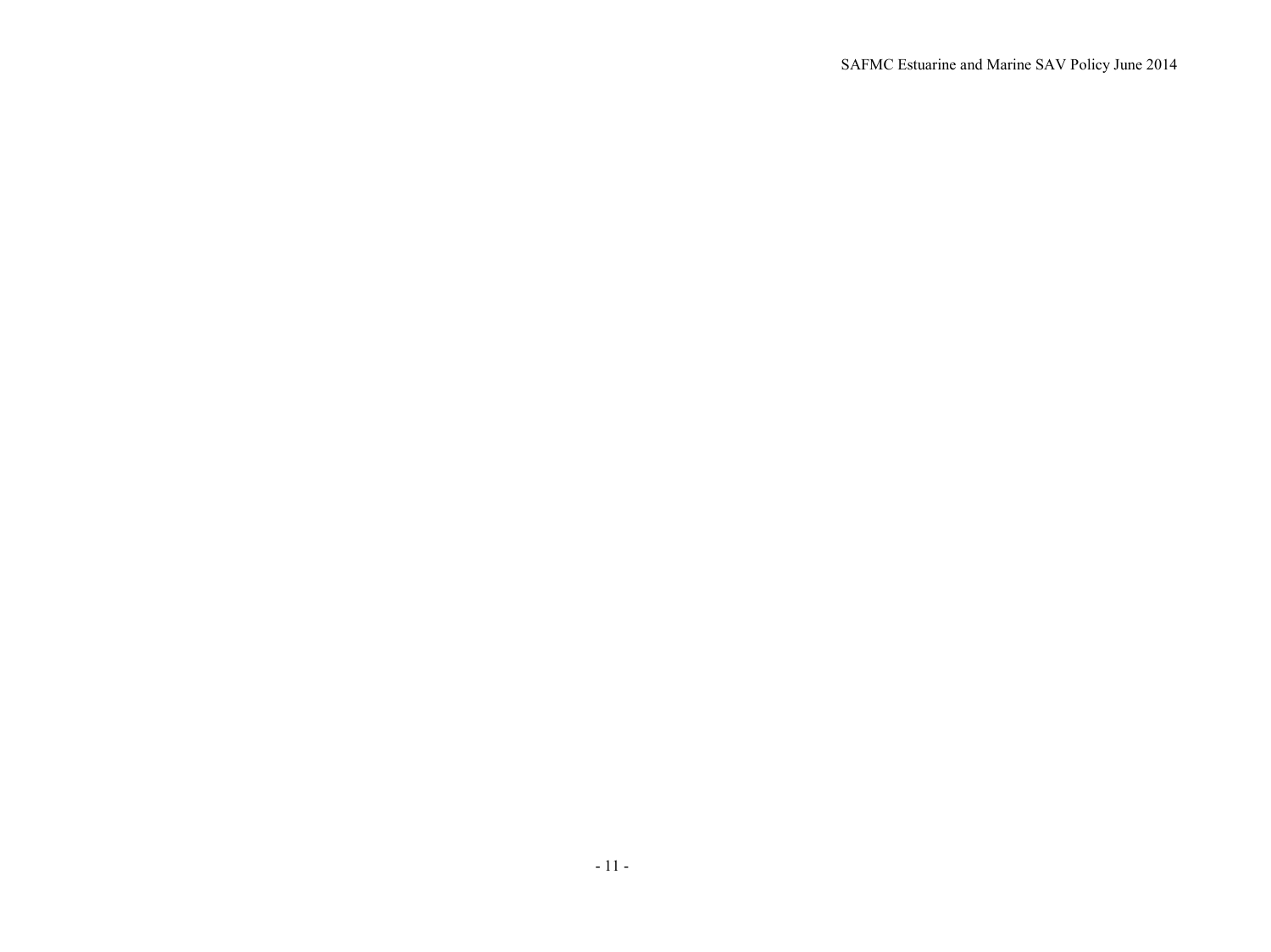Table 1 (cont.). Summary of guidelines for SAV protection used by the federal regulatory and commenting agencies, as well as the state agencies of Maryland and Virginia (Source: Orth et al. 2002; NC Department of Environment and Natural Resources; Fl Department of Environmental Protection)

| Pier<br>Construction              | Not allowed through<br>GP process if water $\leq$ 2<br>ft MLW. Could be<br>permitted through<br>major process – case by<br>case | Minimal sized structures<br>are exempt from<br>permitting. Larger<br>structures require full<br>permit review<br>(Regulatory – allowed<br>after impacts are avoided<br>and minimized, and<br>appropriate<br>compensatory mitigation<br>is provided for any<br>remaining impacts that<br>cannot be avoided or<br>minimized. Proprietary -<br>allowed if not contrary to<br>public interest and<br>appropriate<br>compensatory mitigation<br>is provided.) | Pier out to avoid<br>dredging of SAV<br>beds; minimize<br>pier dimensions.                                                | Limit to minimum<br>necessary for<br>water access,<br>locate to avoid<br>SAV. | Pier out, construct community piers or<br>mooring piles to avoid dredging of<br>SAV beds; maintain suitable pier<br>height above SAV. |                                 | Pier out to avoid dredging of<br>SAV beds; construct<br>community rather than<br>multiple individual piers. | Maintain 1:1 ratio of deck<br>width to deck height above<br>MLW.                                                               |
|-----------------------------------|---------------------------------------------------------------------------------------------------------------------------------|----------------------------------------------------------------------------------------------------------------------------------------------------------------------------------------------------------------------------------------------------------------------------------------------------------------------------------------------------------------------------------------------------------------------------------------------------------|---------------------------------------------------------------------------------------------------------------------------|-------------------------------------------------------------------------------|---------------------------------------------------------------------------------------------------------------------------------------|---------------------------------|-------------------------------------------------------------------------------------------------------------|--------------------------------------------------------------------------------------------------------------------------------|
| Marina<br>development<br>near SAV | Allowed if no<br>significant adverse<br>impact to SAV.                                                                          | Regulatory - allowed<br>after impacts are avoided<br>and minimized, and<br>appropriate<br>compensatory mitigation<br>is provided for any<br>remaining impacts that<br>cannot be avoided or<br>minimized. Proprietary -<br>allowed if not contrary to<br>public interest and<br>appropriate<br>compensatory mitigation<br>is provided.                                                                                                                    | Prohibited in<br>areas $\leq$ 4.5 ft.<br>unless dredged<br>from upland and<br>adverse impacts<br>to SAV are<br>minimized. | Undesirable near<br>SAV, or in waters<br>less than 3 ft. at<br>MLW.           | Avoid historical SAV beds for new<br>marina construction; maintain buffer<br>for marina expansion.                                    | Avoidance of SAV<br>recommended | Avoid                                                                                                       | Recommend against new<br>marinas or expansion in<br>existing beds or adjacent<br>shallows with potential for bed<br>expansion. |
| SAV harvest                       | Permit required.                                                                                                                | Permit required.                                                                                                                                                                                                                                                                                                                                                                                                                                         | Permit required.                                                                                                          | Permit required.                                                              |                                                                                                                                       |                                 |                                                                                                             | Limited harvest of hydrilla in<br>the Potomac.                                                                                 |
| Fishing<br>activity               | Mechanical harvest of<br>shellfish and trawling<br>not allowed over SAV-<br>through rule<br>boundaries.                         | Mechanical harvest of<br>shellfish limited to open<br>shellfish harvesting<br>areas, and prohibited<br>over SAV through<br>permit conditions.<br>Shrimp trawling is<br>prohibited in areas of<br>Florida that are of high<br>conservation value for<br>SAV (e.g., Big Bend<br>Region closed Areas).                                                                                                                                                      | No hydraulic<br>clam dredging in<br>existing SAV.                                                                         | No clamming in<br>water depths<4 ft.                                          |                                                                                                                                       |                                 |                                                                                                             |                                                                                                                                |
| Aquaculture<br>activities         | No new permits in<br>existing SAV. Can<br>renew if its grown into<br>lease.                                                     | By rule, aquaculture<br>activities on sovereignty<br>submerged lands shall be<br>designed to minimize or<br>eliminate adverse<br>impacts on sea grasses.<br>In practice, aquaculture<br>leases have not been<br>historically authorized                                                                                                                                                                                                                  |                                                                                                                           | No new permits in<br>existing SAV.                                            |                                                                                                                                       |                                 |                                                                                                             |                                                                                                                                |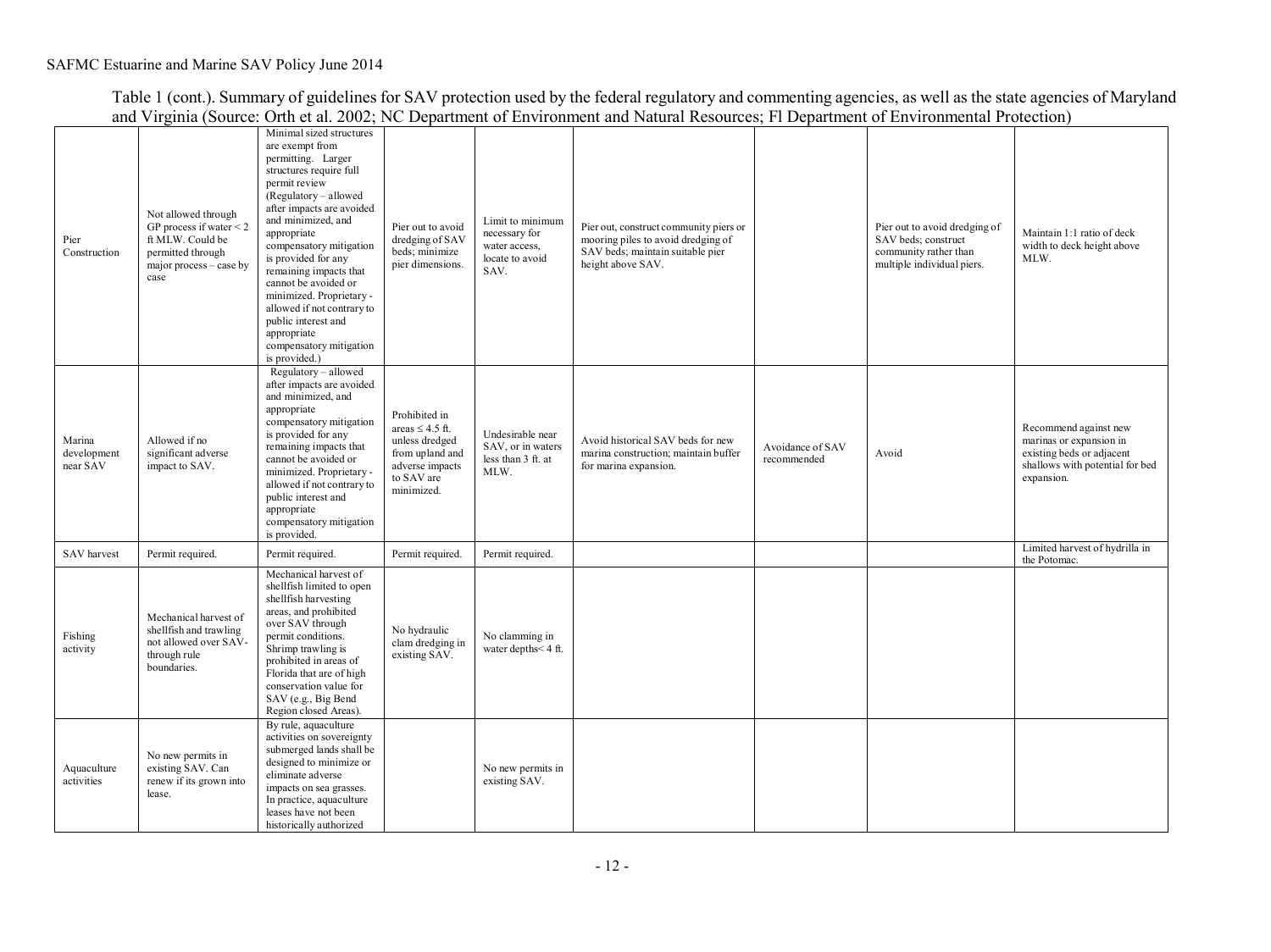#### **Literature Cited**

- Costanza, R., R. d'Arge, R. deGroot, S. Farber, M. Grasso, B. Hannon, K. Limburg, S. Naeem, R.V. Oneill, J. Paruelo, R. G. Raskin, P. Sutton, M. Vandenbelt. 1997. The value of the world's ecosystem services and natural capital. Nature 387(6630):253-260.
- Deaton, A.S., W.S. Chappell, K. Hart, J. O'Neal, B. Boutin. 2010. North Carolina Coastal Habitat Protection Plan. North Carolina Department of Environment and Natural Resources. Division of Marine Fisheries, NC. 639 pp.

NCDWQ (North Carolina Division of Water Quality). 2007. SAV GroundTruthing Study 2007. DWQ, Unpub. Rep. 12p.

- Orth, R. J., R. A. Batiuk, P. W. Bergstrom, and K. A. Moore. 2002. A perspective on two decades of policies and regulations influencing the protection and restoration of submerged aquatic vegetation in Chesapeake Bay, USA. Bulletin of Marine Science 71(3):1391-1403.
- Orth, R. J., T. J. B. Carruthers, W. C. Dennison, C. M. Duarte, J. W. Fourqurean, K. L. Heck, A. R. Hughes, G. Kendrick, W. J. Kenworthy, S. Olyarnik, F. T. Short, M. Waycott, S.L. Williams. 2006. A global crisis for seagrass ecosystems. Bioscience 56(12): 987-996.
- Waycott, M., C.M. Duarte, T.J.B. Carruthers, R.J. Orth, W.C. Dennison, S. Olyarnik, A. Calladine, J.W. Fourqurean, K.L. Heck Jr., A.R. Hughes, G.A. Kendrick, W.Judson Kenworthy, F.T. Short, and S.L. Williams. 2009. Accelerating loss of seagrasses across the globe threatens coastal ecosystems. Proceedings of the National Academy of Science 106(30): 12377-12381.
- Wilson, C. J., Wilson, P. S., Greene, C. A., & Dunton, K. H. (2013). Seagrass meadows provide an acoustic refuge for estuarine fish. Marine Ecology Progress Series, 472, 117-127.
- Yarbro, L. A., and P. R. Carlson, Jr., eds. 2013. Seagrass Integrated Mapping and Monitoring Program: Mapping and Monitoring Report No. 1. Fish and Wildlife Research Institute Technical Report TR-17.  $iv + 126p$